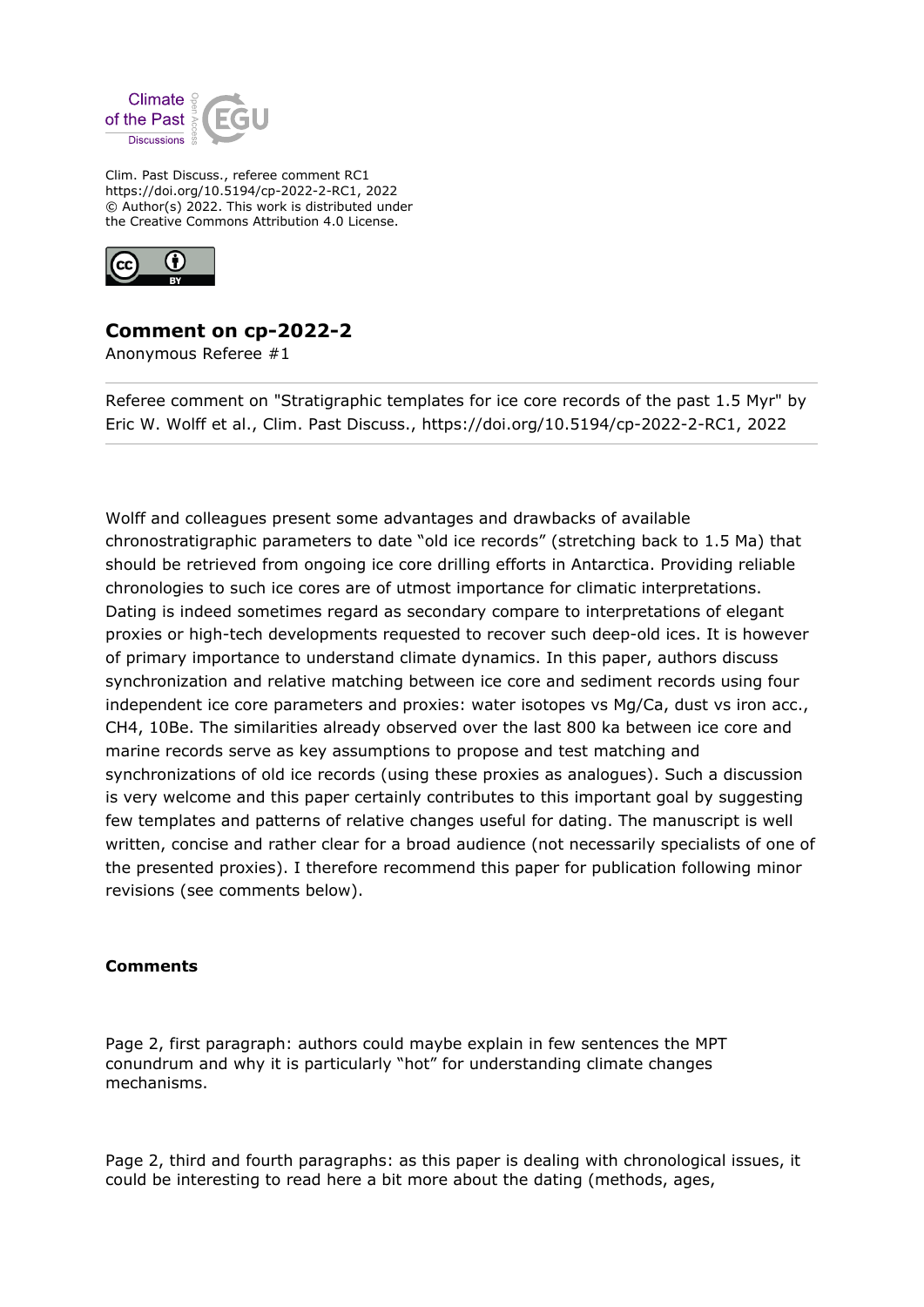uncertainties) of the 2 Ma blue ice. For instance: what's the typical uncertainties associated with these methods? Why is it vital to reduce ages uncertainty to try understanding the underlying causes of the MPT? What is the acceptable minimum uncertainty to interpret the dynamics (amplitude, frequency) of climatic changes over the MPT? Why (and how) is it important (despite uncertainty) to adjunct radiometric ages to fix relative chronologies onto absolute timescale? Etc.

Lines 139-140: please explain how you scaled up the two records. Is maximum stretching still within chronologies uncertainty? This could be interesting since it would somehow quantify the elasticity between two largely used chronologies for two important records, i.e. LR04 and AICC2012 for ODP site 1123 and EDC, respectively.

Lines 151-153: it is interesting to note that these mismatches occur within the Mid-Brunhes transition (MBT). Could it be a problem as well within the MPT where amplitude change drastically?

Line 199: same comment as above, explain the "appropriate scaling" a bit more (how many tie-points, maximum stretching amplitude…).

Lines 225-227: based on which arguments?

Line 269: I'm not sure whether the mention "soon to be published" without any other information is acceptable. It does not tell much to readers. It is a bit annoying since this planktonic isotope and SST records from site MD95-2042 should "serve as a regional template for D-O variability".

Lines 271-272: I agree, using CH4 requests testing the validity of the underlying assumption first. Is any such East Asian speleothem record already exist or is soon to be published?

Lines 273-277: I would also cite here papers by Giaccio et al., (2015) and Nomade et al. (2019) where millennial events are also clearly identified in records that are also radiometrically date providing potentially important tie-points to fix floating chronologies.

Line 299: add 'intensity' to "Earth's magnetic field".

Lines 305-306: this is a problem since it invokes some circularity, or at least imply a strong assumption. Why not try using regression method (see Zheng et al. 2020 and 2021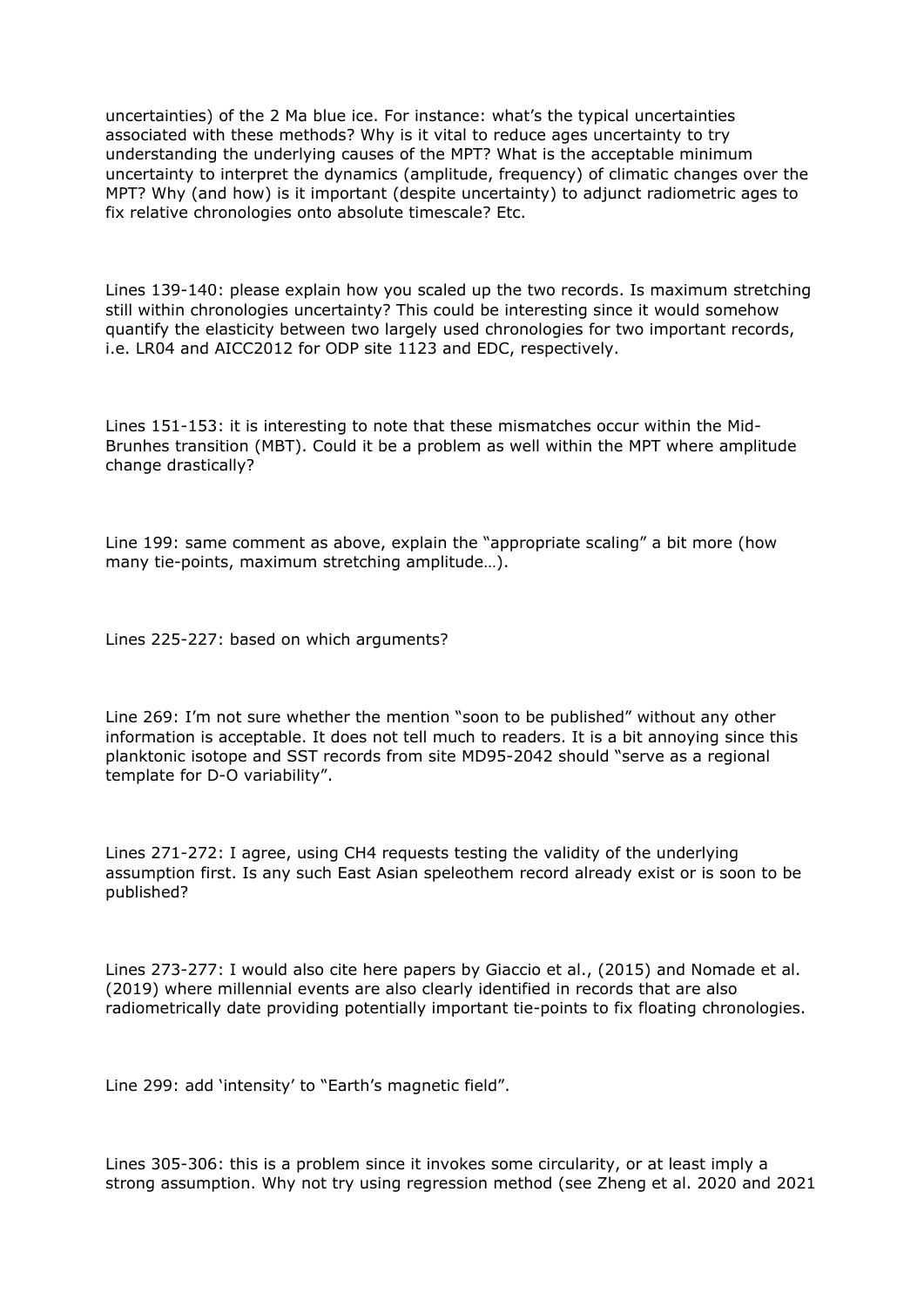for instance) to normalize old ice 10Be records and minimize climate-related variations? One could for instance use water isotopes or ion concentrations data within multi-linear correction method to obtain climate corrected 10Be record. The idea is essentially to remove the shared variance between 10Be and climatic parameters measured at the same depths. This method has been used in wet deposition environments (Greenland), but could maybe provide interesting results, even imperfects, in such dry deposition settings.

Lines 318-319: this is very unfortunate indeed.

Lines 323-324: authors could emphasis a bit more why 10Be radioactive decay (thus uncorrected 10Be records) could serve as an interesting indicator for long-term age control in case of disturbed or non-continuous ice cores. This was for instance use in Bourles et al. (1989) or to try dating very disturbed (discontinuous) lacustrine records (Lebatard et al. 2010; Simon et al. 2020).

Lines 333-340 and 349-355: one way to try resolving this issue is to use the regression method (see above) and compare such results with estimated accumulation rate (derived from water isotopes) by an iterative approach.

Lines 360-363: I agree the spikiness was bypassed in EDC using statistical method. However, the 10Be measurements density in EDC allowed such treatment. Will it possible to do so within older ice samples considering the amount of material needed to measure 10Be. Further works are indeed needed and maybe 10Be measurements on drill-chips (Auer et al., 2009; Nguyen et al., 2021) will be key to obtain high-resolution 10Be records in old ice records.

## **References**

Auer, M., et al. (2009). Earth and Planetary Science Letters, 287 (3), 453-462.

Bourles et al. (1989). Geochimica Cosmochimica Acta, 53 (2), 443-452.

Giaccio et al. (2015). Geology, 43 (7), 603-606.

Lebatard et al. (2010). Earth and Planetary Science Letters, 297, 57-70.